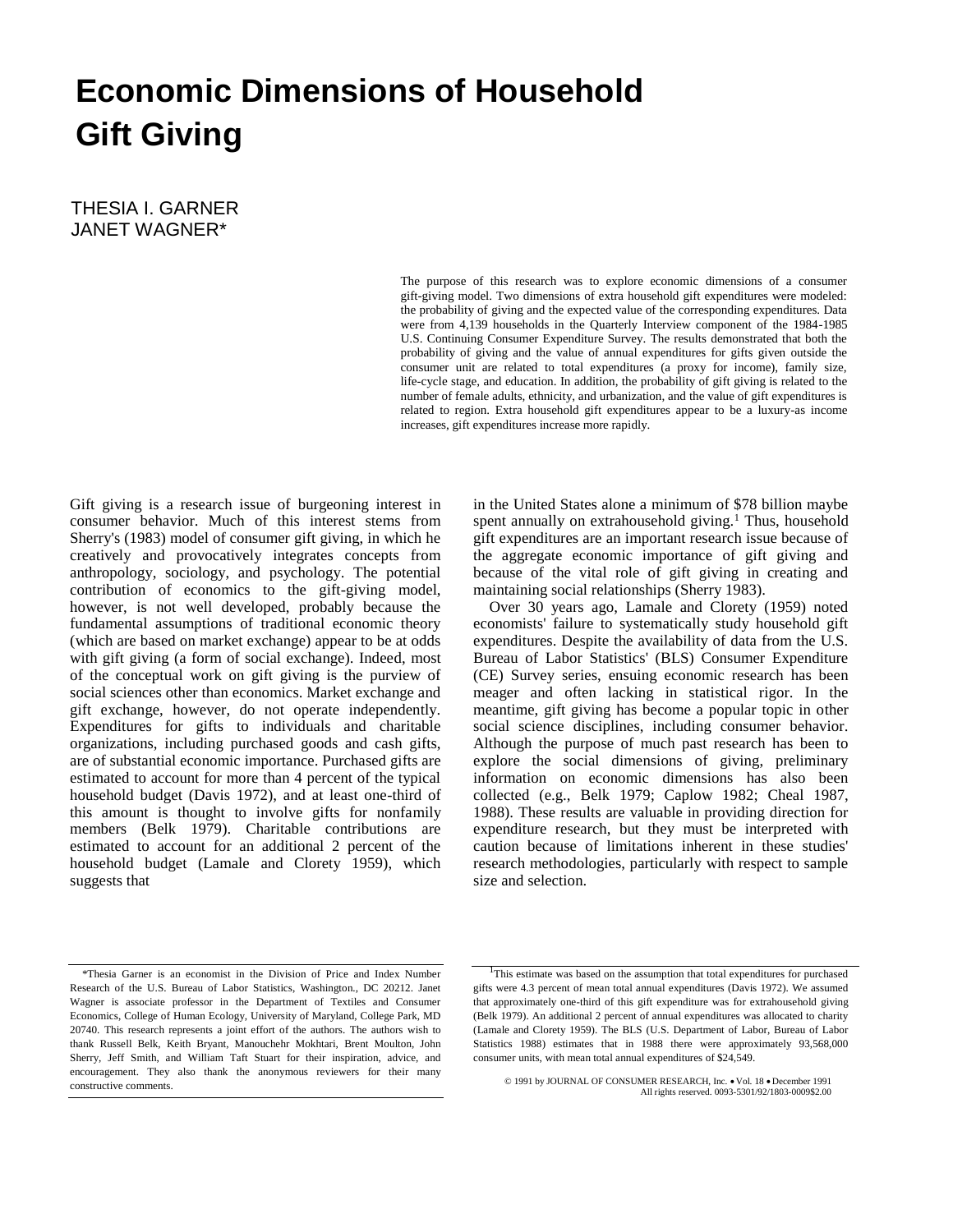#### **HOUSEHOLD GIFT GIVING**

In this article, we used concepts and methods from the economic theory of consumer behavior (Becker 1974, 1976; Deaton and Muellbauer 1980) to analyze how income and a set of other socioeconomic and demographic variables affected expenditures for extrahousehold gifts. Data were from the 1984-1985 Continuing CE Survey, the largest and most comprehensive source of information on the incomes and expenditures of U.S. households, which are classified by socioeconomic and demographic characteristics. Two research questions were addressed: (1) How do socioeconomic and demographic characteristics affect the probability that a household will allocate part of its budget to extrahousehold gift expenditures, and (2) what is the relationship between the socioeconomic and demographic characteristics of households and the expected value of extrahousehold giving? The first question was addressed through a probit model. Heckman's two-step estimator (1976, 1979) was used to model the second relationship.

# **GIFT GIVING AND ECONOMIC THEORY**

Gift giving involves both economic and social exchange-any resource, such as a good, a service, or cash, may be transformed into a gift via social interaction between a donor and a recipient. A party to the exchange may be an individual, household, or organization (Sherry 1983). The social norm underlying gift giving is reciprocity (Gouldner 1960), which implies the obligation to give, receive, and reciprocate gifts (Mauss 1967). Reciprocity may differ with respect to the nature and immediacy of return. Thus, a tangible gift may be reciprocated with an intangible return. A gift may be returned immediately or not for several months or years. Although the return is expected to be equivalent to the original gift, value is not always measured strictly in economic terms (Arrow 1975). For example, an expensive toy that a grandparent gives to a grandchild may be reciprocated with love, an intangible gift of great social but little cash value. By observing reciprocity, consumers create and maintain social interaction, which allows them to meet their social needs. Reciprocity is related to the extent of social interaction between donor and recipient. Thus, gift giving is most common among family members but is also extended to unrelated individuals, families, and organizations with whom the donor has frequent contact (Becker 1976).

Because of its role in meeting social needs, the amenability of gift giving to economic analysis has been actively debated (Arrow 1975; Becker 1974, 1976; Burling 1962; Cancian 1966; Herskovits 1952; Polyani 1958). The focus of this debate has been the utility-maximization assumption-of the economic theory of consumer behavior. Under this assumption, consumers allocate resources among commodities that are traditionally assumed to be goods needed for personal consumption

given their budget constraints. The objective of such decisions is to maximize personal satisfaction. In contrast, the objective of most gift giving is ostensibly to maximize the satisfaction and well-being of others. While scholars (e.g., Cheal 1988; Harris 1972; Mauss 1967; Reece 1979; Trivers 1985) in a variety of disciplines contend that such altruism is more apparent than real, Sherry (1983) argues that both altruism and self-interest affect giving. A resolution to this debate is offered by Becker (1974, 1976), who proposed extending the concept of a commodity to include social needs, such as affection, status, and distinction, that Sherry indicates are met by gift giving. Such intangible commodities are produced, given the household budget constraint, by combining market goods and services, the donor's time, education, and experience, "environmental" variables, and the characteristics and behavior of recipients. The Sherry model suggests that relevant characteristics of the recipient may include not only financial, physical, and emotional well-being, but also appearance, social role, and attitudes and opinions; behavior may include hints and direct requests for gifts. Like goods and services for personal consumption, such intangible commodities enter the household utility function and contribute to consumer satisfaction.

Consumers may differ with respect to the utility derived from giving. While most choose to give, some may not (Firth 1967). Either decision is likely to convey information about the household's characteristics. Households choosing to give must also decide how much to spend on gifts, a decision that is likely to be related to household income. In economic theory, the relationship between the quantity of a good purchased and household income is called an Engel curve. When using cross-sectional data, such as those of the CE Survey, prices are assumed to be constant (Phlips 1983), so the resulting Engel curve represents the relationship between household income and expenditures. Becker's (1974) theory of social interaction implies that the importance of giving might be measured by analyzing income's effect on gift expenditures.

Engel-curve analysis may be used to classify normal goods (i.e., those for which expenditures increase as household income increases) as either necessities or luxuries. The results of such analyses support the notion that physiological needs, particularly those related to survival, must be met before social needs can be addressed (Douglas and Isherwood 1979). Thus, a good such as food is a necessity (Deaton and Muellbauer 1980). For a necessity, when a household experiences a change in income, the proportional change in expenditures is smaller than that of income. Because extrahousehold gifts are instrumental in meeting social needs (Sherry 1983), they are likely to be luxuries. Therefore, we propose the following hypothesis:

**H1:** As income changes, the proportional change in extrahousehold gift expenditures will be greater than that of income.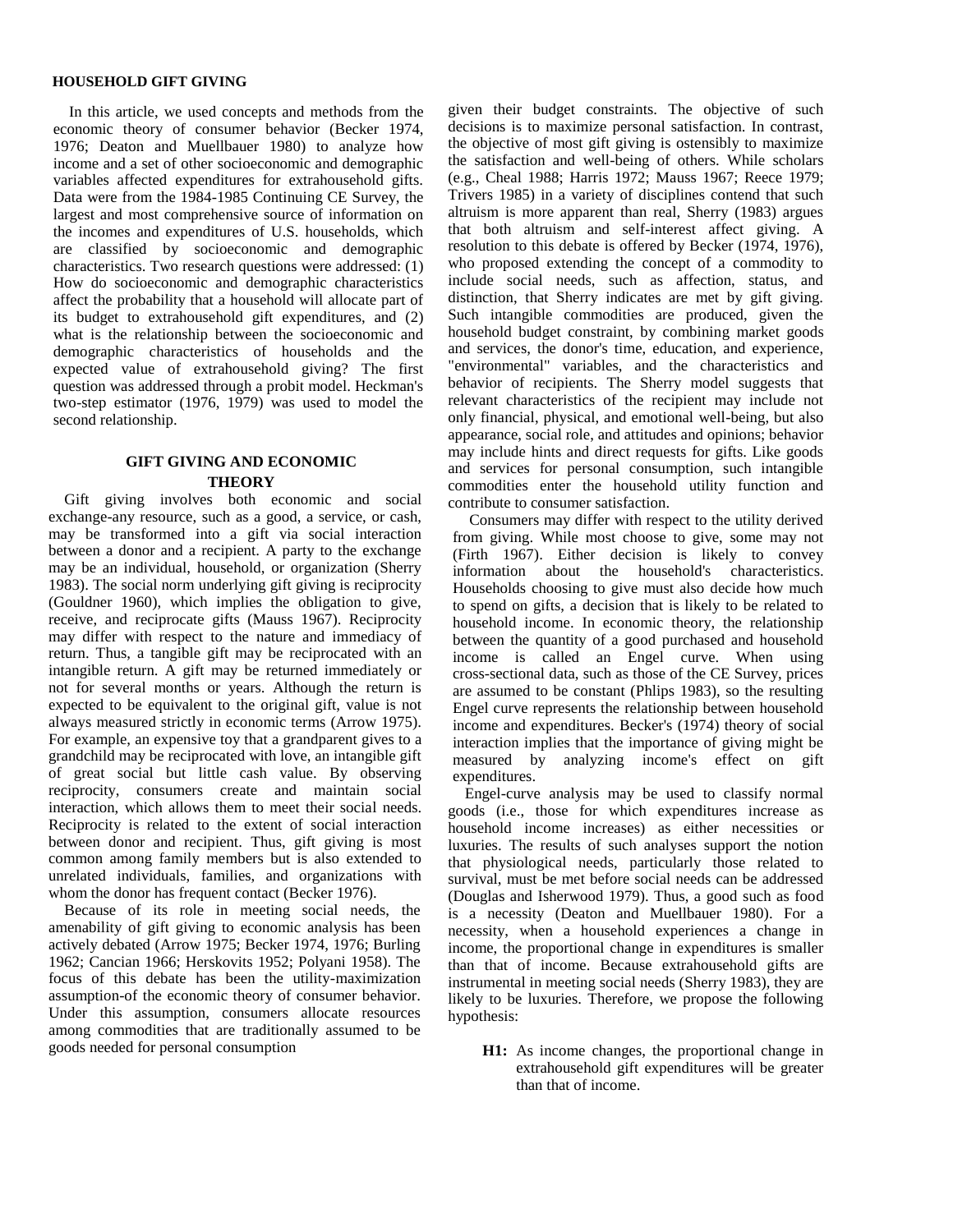## **PREVIOUS RESEARCH ON CONSUMER GIFT GIVING**

Previous research on the economic and social dimensions of gift giving has been hampered by a variety of methodological problems, including data limitations (Davis 1972), lack of statistical rigor (Lamale and Clorety 1959), possible bias in parameter estimation (Cheal 1986; Ryans 1977), and small sample sizes (Belk 1979; Caplow 1982; Cheal 1987). Nevertheless, such studies have performed a valuable exploratory function and provided a rich point of departure for the development of our model.

## **Consumer Gift Expenditures**

Studies of consumer gift expenditures have been conducted at both the aggregate and household levels. Davis (1972) explored aggregate gift giving in the United Kingdom. In the absence of comprehensive data on gift expenditures, information from government data on retail sales and a variety of consumer surveys was integrated to derive the estimate that purchases of gifts represent 4.3 percent of total annual expenditures. Belshaw (1965) offered the "conservative" estimate that expenditures for gifts account for 10 percent of retail sales in North America. Although this estimate is widely cited, Belshaw failed to provide information on either his method or his source of data.

Data on household gift expenditures have been collected periodically by the BLS for a century. Prior to the 1972-1973 CE Survey, data were collected approximately once every 10 years in a single interview in which consumers were asked to recall extrahousehold gift expenditures for the previous year. During the course of a year, consumers encounter many gift-giving occasions, including holidays, rites of passage, and spontaneous events (Sherry 1983). Thus, gift purchases are likely to be frequent and, with the exception of weddings and anniversaries, of relatively low value (Cheal 1988). Total annual expenditures for gifts may then be difficult for consumers to recall accurately. To improve accuracy, the CE data are now collected on a quarterly basis. Given the large sample size, the scientific nature of the sampling technique, and improvements in the collection procedures, the CE data are among the best available for studying extrahousehold gift expenditures.

Previous analyses of the CE data have shown that 94 percent of households allocate part of their budgets to extrahousehold gift giving, including purchased goods and gifts of cash (U.S. Department of Labor, Bureau of Labor Statistics 1970). Research to date has been limited to charitable contributions. Simple cross tabulations have shown that expenditures for gifts to charity are positively correlated with income, negatively correlated with family size, and related to region, with households in the South spending the most (Lamale and Clorety 1959). More rigorous statistical techniques

have been used to explore the effect of income-tax policy on contributions to charity. The results demonstrate that contributions increase with age and that the unconditional income elasticity of such expenditures is greater than unity (Reece 1979; Reece and Zieschang 1985).

In other social sciences, the effect of income on gift giving has been studied with mixed results. Ryans (1977) analyzed the effect of household income and degree of urbanization on purchases of small-appliance gifts in department stores. The results of an ordinary least squares (OLS) regression procedure showed that income had no effect but that urban households were more likely to purchase such gifts in department stores than were rural households. The effect of economic resources on the value of Christmas gifts was studied by Cheal (1986), who also used an OLS analysis. The results demonstrated that income was related to the value of the gifts given. However, only households reporting positive values for Christmas gifts were included. Use of OLS in this context may create bias in estimating the parameters.

## **Social Dimensions of Gift Giving**

The focus of most research on household gift giving has been its social dimensions. Although such studies have been characterized by small samples, which limit the generalizability of their results, two pervasive themes have emerged. First, gifts are vital in maintaining "networks of love"-cross-household ties with family, kin, and friends (Belk 1979; Caplow 1982; Cheal 1987). Second, gift giving is gender based, with women assuming primary responsibility for giving gifts (Caplow 1982; Cheal 1986; DiLeonardo 1987; Fischer and Arnold 1990).

Most gift exchange occurs among family members (Belk 1979), and it is intergenerational and downward, meaning that parents give to children and grandchildren (Caplow 1982; Cheal 1988). The social networks supported by giving are not, however, limited to family members; as much as one-third of all giving involves unrelated individuals (Belk 1979). The range of giving networks may vary by culture. For example, Mexican households give to a broader range of family members than do French households (Jolibert and FernandezMoreno 1983). The Chinese are more likely to extend their giving to friends and even to strangers than are the English (Ma 1985). Similarly, Japanese consumers report more obligatory gift-giving occasions (kosai) involving individuals outside the family than do Americans (Alden and Green 1988). Although most people are part of a giving network, the nature and extent of reciprocity may differ by age, financial resources, or status (Belk 1979). For example, young children often give handmade items in return for purchased gifts. Gifts of cash are considered appropriate when adults give them to children but not vice versa. Cash gifts can also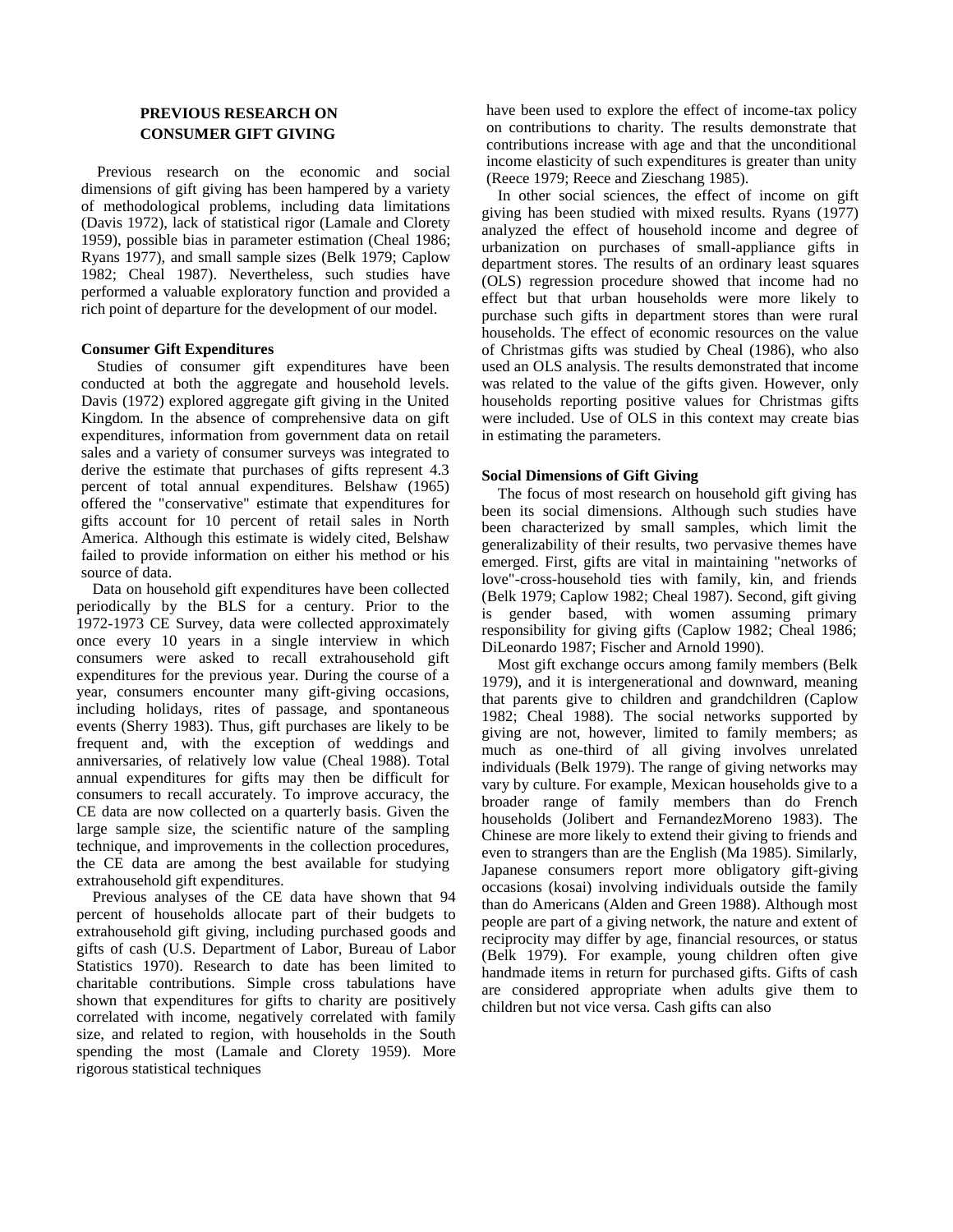be given to service providers of relatively low status (Caplow 1982).

As the "unpaid social directors" of their households (Schnudson 1986), women are responsible for creating and nurturing social networks (DiLeonardo 1987). Consequently, women give the majority of gifts, either as individuals or as part of a couple (Caplow 1982; Cheal 1987; Fischer and Arnold 1990). Females' dominance of household gift giving pervades Western culture. Mexican women make most decisions regarding Christmas giving (Jolibert and Fernandez-Moreno 1983); poor urban black women orchestrate the "swapping" of gifts of time and possessions among family and friends (Stack 1974). Although most gifts are given by women, more expensive gifts are given by men (Caplow 1982; Cheal 1986; Fischer and Arnold 1990).

The research described in this article was based on data from a large national sample of households in the United States. We used a two-step regression procedure (Heckman 1976, 1979) that allowed us to correct for possible sample-selection bias. In the first step, we tested how socioeconomic and demographic variables affected a household's probability of choosing to allocate part of its budget to extrahousehold gifts. In the second step, we tested for these variables' effects on expenditures among households that did choose to spend for such gifts.

#### **Sample**

## **METHOD**

Data were from the Quarterly Interview component of the 1984-1985 U.S. Continuing CE Survey. The CE Survey data are collected via personal interview by the U.S. Bureau of the Census, under the auspices of the BLS, and are based or, a rotating panel. The panel's composition is determined by a national probability sample, stratified by primary sampling units that consist of counties (or parts thereof), groups of counties, or independent cities. The sample size is targeted at 5,000 interviews per quarter. In each quarter, 20 percent of the panel rotates out and another 20 percent is added. Information on expenditures, income, and other socioeconomic and demographic characteristics is collected from consumer units within households for five consecutive quarters. Data from the first interview are for bounding purposes only. A consumer unit is defined as (1) all members of a particular housing unit who are related by blood, marriage, or adoption, (2) two or more persons who pool their incomes to make joint expenditures, or (3) a single consumer who is financially independent (U.S. Department of Labor, Bureau of Labor Statistics 1988).

The expenditure component of the survey instrument is organized by category of goods and services. Within each category, respondents are asked to report what they purchased during the previous quarter for members of

the consumer unit, what they purchased as gifts to be given outside the consumer unit, and the amount spent. For gifts of cash, including contributions, respondents are asked to report the amount they gave to individuals and organizations separately. As in any survey, responses are subject to a variety of nonsampling errors, because of differences in interpretation of the questions and respondents' inability or unwillingness to provide correct information. Total extrahousehold gift expenditures were determined by summing expenditures in each category of purchased gifts and contributions. Although there may have been missing values in individual gift categories, the likelihood of encountering missing values in all categories is estimated to be less than .1 percent (U.S. Department of Labor, Bureau of Labor Statistics 1990).

To capture an entire year's worth of gift-giving occasions, the 4,146 households included in the sample were those from which four consecutive quarters of expenditure data were available. Seven consumer units reporting extreme values for either total annual expenditures or gift expenditures were eliminated to avoid the effects of outliers. Consequently, the subsample used in the analysis consisted of 4,139 consumer units.

#### **Dependent Variables**

The dependent variables were (1) the probability that a consumer unit will allocate part of its budget to extrahousehold gift expenditures and (2) the corresponding level of gift expenditures. Extrahousehold gift expenditures were defined as total annual expenditures for gifts of goods, services, or money given to individuals, households, and organizations outside the consumer unit. For the remainder of this article, the terms "consumer unit" and "household" are used synonymously, as are the terms "probability of gift giving" and "probability of gift expenditures."

## Independent Variables

Income is a concept that is central to any economic analysis of household expenditures. The permanent-income hypothesis suggests that total annual expenditures are an appropriate proxy for income because, in the short run, households have more control over expenditures than they do over income. Moreover, total annual expenditures are less subject to random transitory variation than is income (Friedman 1957). Use of this proxy has a long and venerable tradition in expenditure analysis (Deaton and Muellbauer 1980). Because gift expenditures are one of its components, there may be bias resulting from the use of total annual expenditures; however, this bias is likely to be minimal because gift expenditures are a relatively small proportion of total household expenditures.

To control for the effects of household characteristics other than income on gift expenditures, family size,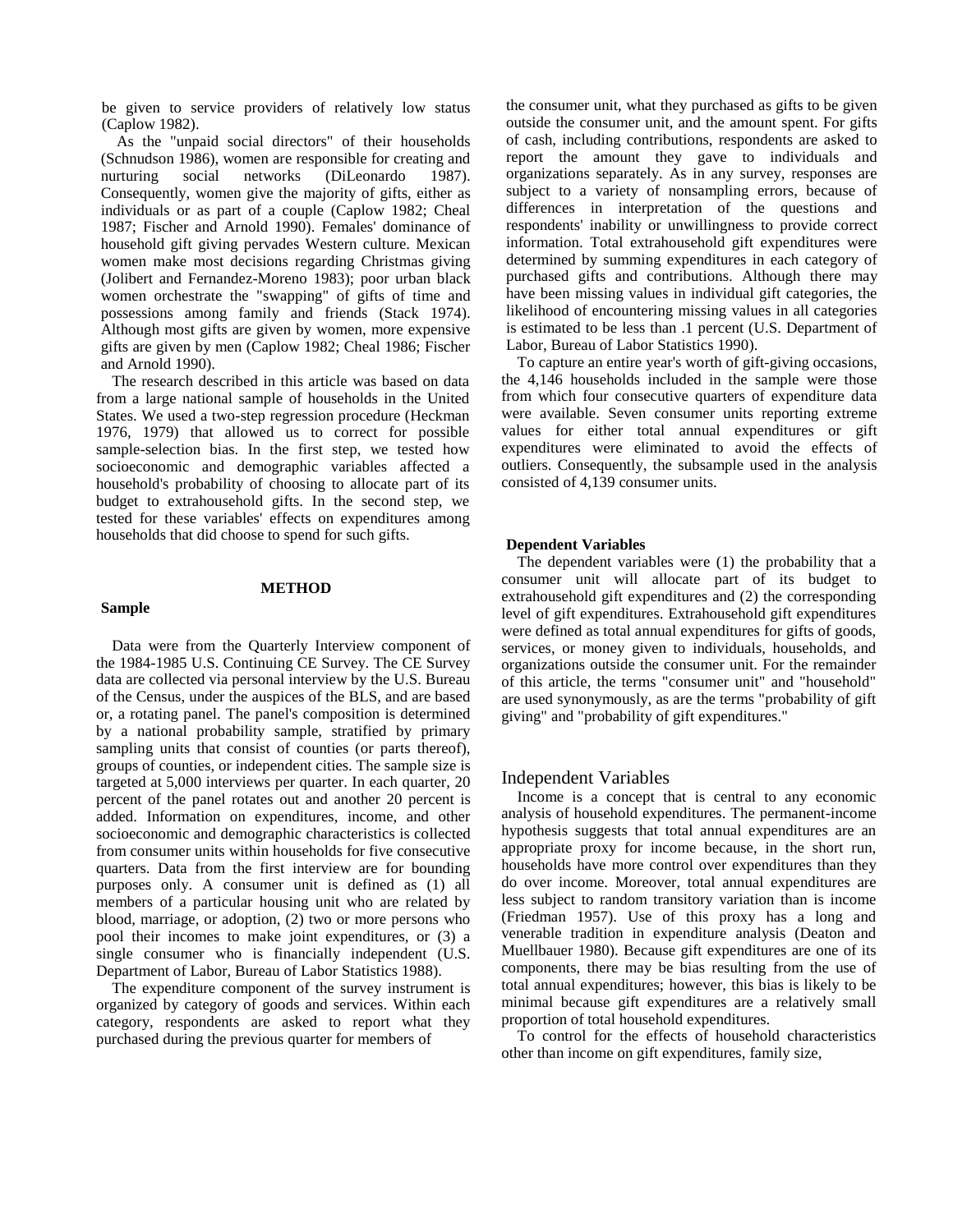number of female adults, stage in the family life cycle, ethnicity, education of the reference person, $2$  urbanization, and region were included in the estimating equations. Total annual expenditures, family size, and the number of female adults were treated as continuous variables. The remaining variables were treated as sets of dummy variables.

We used a modified version of the Murphy and Staples (1979) family life-cycle model to create a set of 20 dummy variables that represented stages in the family life cycle. Each variable was defined by the age, marital status, and employment status of the reference person and by the presence or absence of children 18 years of age or younger. Households were cross classified by age as being young (18-34 years), mature (35-64 years), or older (65 years or more); by marital status as being either single or married; and by employment status as being either employed or retired. Households with children were initially classified by the age of the youngest child into parental stages I (birth to age 2), 11 (ages  $3-5$ ), III (ages  $6-11$ ), and IV (ages 12-18). However, some cells were underpopulated. Consequently, stages were collapsed for the purposes of statistical analysis. For young single parents, the parental stages were collapsed across the four categories into one category that included children from birth to age 18. Young married parents were grouped into three stages based on the age of the youngest child: I (birth to age 2), II (ages 3-5), and III (ages 6-18). Mature single parents were classified into two stages: I (birth to age 11) and 11 (ages 12-18). Mature married parents were grouped in the original four stages. Households in which the reference person was unemployed and households reporting a youngest child 19 years of age or older were included in the "other" category. Young, single adult was the base category.

In the CE Survey, ethnicity is based on self-identification. A set of five dummy variables was created from the original 17 ethnic categories that were provided by the BLS. This collapsing of categories was again necessary because some cells were underpopulated. All households of Mexican-American, Mexican, Chicano, Puerto Rican, Cuban, Central or South American, or Spanish descent were considered to be Hispanic. Households of English, Scottish, Welsh, Irish, or German descent were termed "Anglo-Saxon." The "other Europeans" category comprised households reporting French, Polish, Russian, or Italian ancestry. Afro-Americans<sup>3</sup> included all households identifying themselves as such. Asians included all households identifying their ethnicity as "other" and their race as

 $2$ According to the BLS, the reference person is the first person the interview respondent names as owning or renting the housing unit.

Oriental.<sup>4</sup> The remaining households were classified as "other" and were included in the base variable. This included both households in ethnic groups that were not classified by the BLS and households in which ethnic identity was reported as "not known." Since many households in the United States are of mixed ethnicity, it was expected that many would fall into the "other" category.

Education was specified in terms of the five dummy variables of never attended school or completed elementary school only, less than a high school graduate, less than a college graduate, college graduate, or postgraduate. The base category was high school graduate.

Location was represented by two sets of dummy variables-one for region of residence and one for degree of urbanization. Region was represented by three dummy variables: Northeast, Midwest, and West. South was the base variable. Degree of urbanization was defined in terms of two dummy variables: "city" included all households located in central cities and other areas with populations of 50,000 or more and "rural" included all households in rural farm and nonfarm areas, both inside and outside Metropolitan Statistical Areas. Suburban, which was the base category, included all other households.

## The Model

We assumed that a consumer unit makes an extrahousehold gift expenditure when the utility from giving is greater than the utility from not giving. The first dimension of the gift-giving decision was modeled through a probit qualitative-choice specification (see App. A). We also assumed that a household chooses levels of extrahousehold gift giving and personal consumption so as to maximize its utility subject to a budget constraint. However, because households may differ in their preferences, we expected that no extrahousehold gift expenditures would be observed for some households. Consequently, those expenditures were assumed to be truncated at zero, and the second dimension of extrahousehold gift giving was modeled as a censored sample using OLS with a sample selection correction (see App. B).

#### **RESULTS**

Descriptive statistics, including mean values for the continuous variables and frequencies for the dummy variables, are presented in Table 1. Results of the probit and OLS analyses are also presented.

Extrahousehold gift expenditures were reported by 3,711 households, which was 90 percent of the sample.

<sup>&</sup>lt;sup>3</sup>The term "African-American" has recently become popular; however, when the 1984-1985 data were collected, "Afro-American" was still considered the proper term.

<sup>4</sup>Although Asians represented only 2.5 percent of the subsample, this segment of the population is growing rapidly. Consequently, it was included in the analysis to provide a benchmark for comparison in future studies.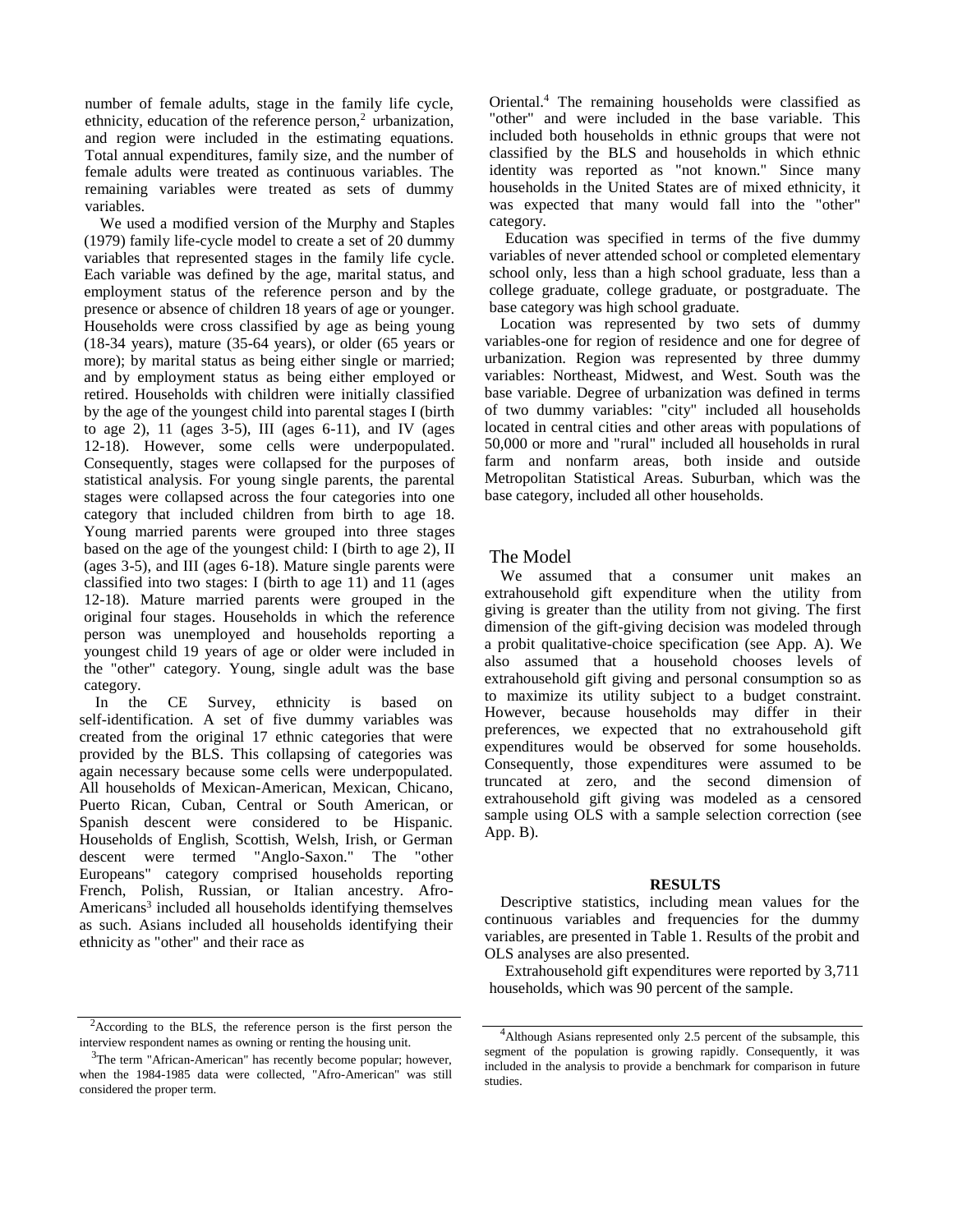| <b>TABLE 1</b>                               |
|----------------------------------------------|
| RESULTS OF THE ANALYSES OF GIFT EXPENDITURES |

|                                                          |                                  | Households                                 |                               |                                                   | Magnitude of gift<br>expenditures |                                   |
|----------------------------------------------------------|----------------------------------|--------------------------------------------|-------------------------------|---------------------------------------------------|-----------------------------------|-----------------------------------|
| Independent variables (base<br>category)                 | All households<br>$(n = 4, 139)$ | with gift<br>expenditures<br>$(n = 3,711)$ | Coefficients                  | Probability of gift expenditures<br>Asymptotic SE | Corrected<br>coefficients         | SE                                |
| Mean values for continuous                               |                                  |                                            |                               |                                                   |                                   |                                   |
| variables:                                               |                                  |                                            |                               |                                                   |                                   |                                   |
| Total annual expenditures (\$)                           | 21,720.00                        | 22,890.00                                  | .5703 <sup>a.</sup> **        | .0473ª                                            | .0561**                           | .0031                             |
| <b>Family size</b>                                       | 2.74                             | 2.73                                       | –.1426**                      | .0296                                             | $-117.8970**$                     | 30.0772                           |
| Number of female adults                                  | 1.02                             | 1.04                                       | .2009                         | .0650                                             | $-66.6264$                        | 60.1014                           |
| Absolute frequencies for dummy<br>variables:             |                                  |                                            |                               |                                                   |                                   |                                   |
| Family life-cycle stage:                                 |                                  |                                            |                               |                                                   |                                   |                                   |
| (Young single adult)                                     | 278                              | 252                                        |                               |                                                   |                                   |                                   |
| Young single parent                                      | 64                               | 52                                         | $-.0442$                      | .2282                                             | $-42.7112$                        | 234.3050                          |
| Young married adult                                      | 132                              | 117                                        | $-.2081$                      | .2236                                             | $-539.9260**$                     | 174.6070                          |
| Young married parent I                                   | 235                              | 218                                        | .2072                         | .1907                                             | $-208.6920$                       | 156.0720                          |
| Young married parent II                                  | 100<br>77                        | 93                                         | .0891<br>$-.0223$             | .2435<br>.2386                                    | $-216.3640$                       | 198.5500                          |
| Young married parent III<br>Mature single adult employed | 397                              | 67<br>362                                  | $-.0099$                      | .1462                                             | $-214.1680$                       | 217.2250<br>126.9180              |
|                                                          | 48                               | 43                                         | .3015                         | .2863                                             | 148.4640<br>512.9190***           | 252.6260                          |
| Mature single adult retired<br>Mature single parent I    | 44                               | 40                                         | .0618                         | .3025                                             | $-242.2920$                       | 266.4700                          |
| Mature single parent II                                  | 87                               | 77                                         | $-.0345$                      | .2252                                             | 169.2810                          | 201.3850                          |
| Mature married adult employed                            | 546                              | 520                                        | .1543                         | .1631                                             | .758.8790**                       | 128.4890                          |
| Mature married adult retired                             | 73                               | 72                                         | .9331***                      | .4421                                             | 499.8100***                       | 217.6410                          |
| Mature married parent I                                  | 82                               | 74                                         | .3571                         | .2745                                             | $-123.8970$                       | 222.1950                          |
| Mature married parent II                                 | 116                              | 110                                        | .2869                         | .2582                                             | -63.7571                          | 196.6470                          |
| Mature married parent III                                | 276                              | 252                                        | $-.2172$                      | .1831                                             | $-265.0600$                       | 158.2890                          |
| Mature married parent IV                                 | 327                              | 302                                        | $-.1613$                      | .1835                                             | 180.6040                          | 150.7310                          |
| Older single retired                                     | 370                              | 325                                        | .2907***                      | .1510                                             | 432.7930**                        | 135.4760                          |
| Older married retired                                    | -331                             | 299                                        | .2525                         | .1602                                             | 353.8930**                        | 139.5040                          |
| Older single employed                                    | 56                               | 47                                         | $-.0742$                      | .2462                                             | 474.3740***                       | 239.1430                          |
| Older married employed                                   | 101                              | 92                                         | .0133                         | .2342                                             | 464.5590**                        | 191.6200                          |
| Other                                                    | 400                              | 297                                        | $-.1325$                      | .1429                                             | 191.7110                          | 140.8940                          |
| Ethnicity:                                               |                                  |                                            |                               |                                                   |                                   |                                   |
| (Other)                                                  | 1,850                            | 1,683                                      | $\sim$ $\sim$ $\sim$          | $\sim$ $\sim$ $\sim$                              | $\cdots$                          | $\cdots$                          |
| Afro-American                                            | 404                              | 307                                        | $-.1909***$                   | .0952                                             | $-2.6395$                         | 104.2020                          |
| Hispanic                                                 | 219                              | 173                                        | $-.1203$                      | .1264                                             | 40.4623                           | 129,6200                          |
| Anglo-Saxon                                              | 1,134                            | 1,067                                      | .1766***                      | .0808                                             | 27.8823                           | 61.5461                           |
| Other European                                           | 428                              | 389                                        | .0293                         | .1064                                             | 5.6258                            | 88,2212                           |
| Asian                                                    | 104                              | 92                                         | $-.3258$                      | .1946                                             | 86.5612                           | 170.6210                          |
| Education:                                               |                                  |                                            |                               |                                                   |                                   |                                   |
| (High school graduate)                                   | 1,230                            | 1,102                                      | $\cdots$<br>$-.1223$          | $\sim$ $\sim$ $\sim$                              | $\ddotsc$<br>$-126.1770$          | $\cdots$                          |
| Elementary or none<br>Less than high school              | 597<br>566                       | 467<br>477                                 | $-.0133$                      | .0910<br>.0893                                    | $-116.5100$                       | 94.3577<br>85.0380                |
| Less than college                                        | 844                              | 792                                        | .2052***                      | .0933                                             | 155.2120***                       | 74.7270                           |
| College graduate                                         | 468                              | 453                                        | $.3714**$                     | .1435                                             | $357.5810**$                      | 92.2725                           |
| Postgraduate                                             | 434                              | 420                                        | .1577                         | .1425                                             | 203.9310***                       | 93.8866                           |
| Degree of urbanization:                                  |                                  |                                            |                               |                                                   |                                   |                                   |
| (Suburban)                                               | 1,610                            | 1,498                                      | $\cdots$                      | $\sim$ $\sim$ $\sim$                              |                                   |                                   |
| City                                                     | 1,433                            | 1,237                                      | $-.2331**$                    | .0737                                             | $\cdots$<br>$-77.8459$            | 63.1365                           |
| Rural                                                    | 1,096                            | 986                                        | --.1773***                    | .0798                                             | $-2.3468$                         | 66.0314                           |
| Region:                                                  |                                  |                                            |                               |                                                   |                                   |                                   |
| (South)                                                  | 1,203                            | 1,054                                      | $\epsilon \rightarrow \infty$ | $\sim$ $\sim$ $\sim$                              |                                   | $\sim$ $\sim$ $\sim$              |
| Northeast                                                | 891                              | 792                                        | $-.1088$                      | .0861                                             | $\sim$ $\sim$<br>150.0910***      | 75,3983                           |
| Midwest                                                  | 1,180                            | 1,065                                      | .0370                         | .0805                                             | 34.3378                           | 68.0567                           |
| West                                                     | 865                              | 800                                        | .0882                         | .0960                                             | $-125.8630$                       | 76.0153                           |
| intercept                                                |                                  |                                            | .5404**                       | .1573                                             | -458.4930**                       | 158.2790                          |
| λ,                                                       |                                  |                                            | $\cdots$                      | $\sim$ $\sim$                                     | 963.4760**                        | 328.7280                          |
| Chi-square ( $df = 38$ )                                 |                                  |                                            | 534.2300**                    | $\epsilon \rightarrow \infty$                     | $\sim$ $\sim$ $\sim$              | $\bullet$ , $\bullet$ , $\bullet$ |
| Rho-squared                                              |                                  |                                            | .1940                         | $\sim$ $\sim$                                     | $\sim$ $\sim$                     | .                                 |
| <i>F</i> -statistic (df = 39, 3,671)                     |                                  |                                            | $\cdots$                      | $\sim$ $\sim$                                     | 25.8628**                         | $\cdots$                          |
| Adjusted $H^2$                                           |                                  |                                            | $\cdots$                      | $\cdots$                                          | .2072                             | $\sim$ $\sim$ $\sim$              |

and Divided by 10,000.<br>
\*\*Significant at  $p < .01$ .<br>
\*\*\*Significant at  $p < .05$ .

 $\hat{\Phi}$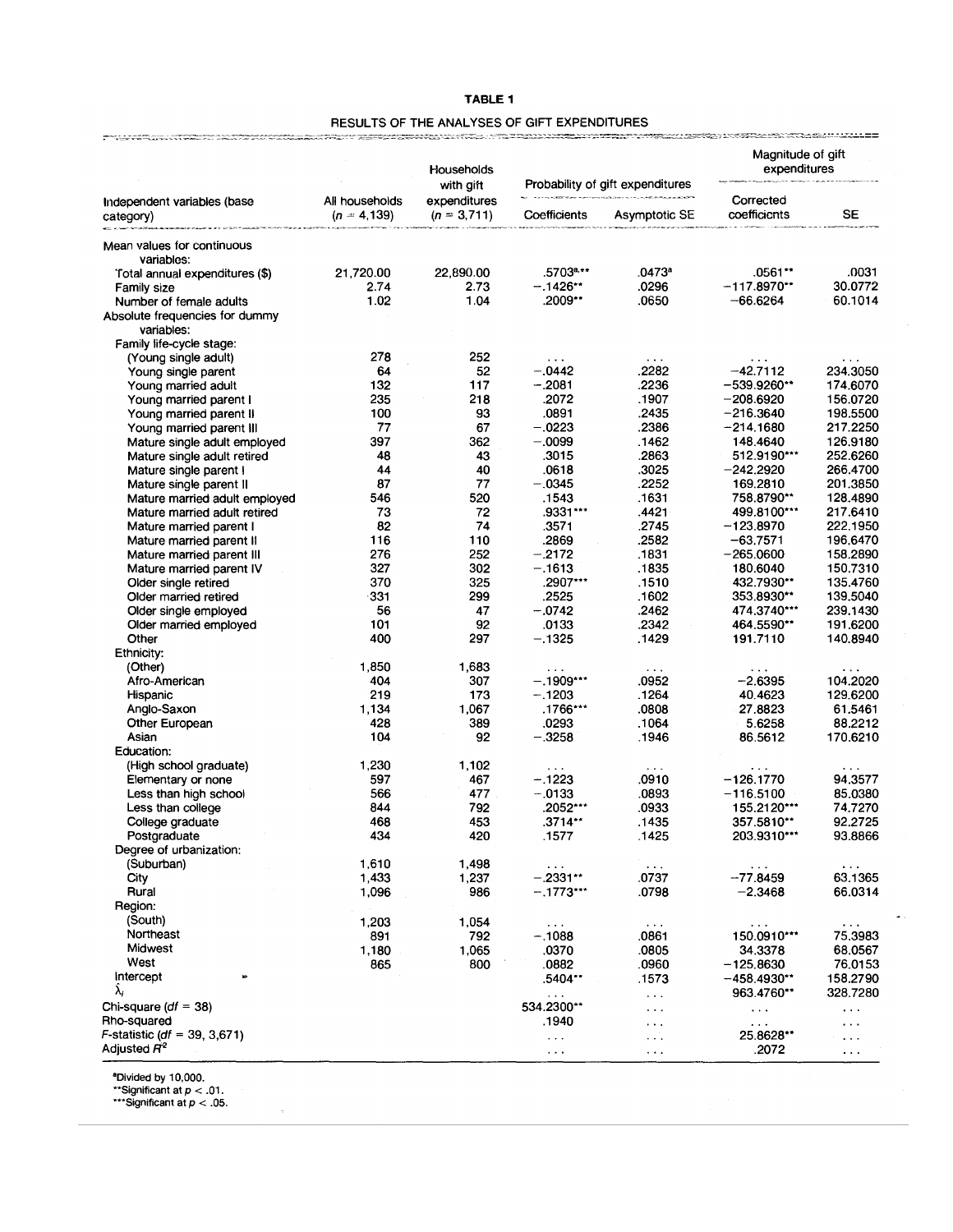#### **TABLE 2**

**RESULTS OF TESTS OF SIGNIFICANCE FOR SETS** OF DUMMY VARIABLES

| Sets of<br>variables | <b>F-values for OLS</b><br>Likelihood-ratio<br>statistic (df)<br>(df ) |                      |
|----------------------|------------------------------------------------------------------------|----------------------|
| Family life cycle    | $39.4**$ (20)                                                          | $7.03$ $(20.3.671)$  |
| Ethnicity            | $15.2**$ (5)                                                           | .10(5, 3.671)        |
| Education            | $16.0**$ (5)                                                           | $34.88**$ (5, 3,671) |
| <b>Urbanization</b>  | $10.8$ <sup>*</sup> * (2)                                              | .90(2, 3.671)        |
| Region               | 4.8<br>(3)                                                             | $3.61***$ (3, 3,671) |

Among those households, the mean annual expenditure was \$852, which was an average of 3.7 percent of total annual expenditures. For the sample as a whole, the mean expenditure was \$ 764, which was an average of 3.5 percent of total expenditures.

The probit results represent the relationship between the socioeconomic and demographic characteristics of households and the probability of gift expenditures. The OLS results represent the relationship between the socioeconomic and demographic characteristics of households and the expected value of gift expenditures. The results of the asymptotic t-tests for the coefficients in the probit model and the t-tests for the coefficients in the OLS model show that both the probability and the value of extrahousehold gift expenditures were related to total annual expenditures and family size. The probability of gift expenditures was related to the number of female adults. As shown in Table 1, the coefficient of  $\lambda_i$  the variable correcting for sample-selection bias, was significant.

The results of likelihood-ratio tests for the groups of variables in the probit model and joint F-tests for the groups of variables in the OLS model are presented in Table 2. The significance tests for the groups of variables were conducted in two stages. First, the likelihood-ratio statistics were calculated from the full and reduced equations in the probit model. Then the joint F-statistics were calculated from the full and reduced equations in the OLS model. Family life-cycle stage and education were related to both the probability and the value of extrahousehold gift expenditures. The probability of gift expenditures made was also related to ethnicity and urbanization. The value of expenditures was related to region of residence.

Both models were effective in describing relationships, as indicated by the value of the likelihood-ratio statistic for the probit model and the F-statistic for the OLS model. The rho-squared value for the probit model was 0.19, which, according to Domencich and McFadden (1985), is comparable to an  $\mathbb{R}^2$  of 0.50, suggesting a good fit. The adjusted  $R^2$  value for the OLS model was 0.21.

#### TABLE 3

| UNCONDITIONAL INCOME ELASTICITIES AND ESTIMATED |  |
|-------------------------------------------------|--|
| <b>GIFT EXPENDITURES</b>                        |  |

| Total annual<br>expenditures | Income     | Estimated extrahousehold<br>gift expenditures |  |
|------------------------------|------------|-----------------------------------------------|--|
| $\left( \text{\$}\right)$    | elasticity | (\$)                                          |  |
| 22,890 (mean)                | 1.51       | 752.83                                        |  |
| 10,000                       | 1.59       | 206.23                                        |  |
| 20,000                       | 1.51       | 605.99                                        |  |
| 30.000                       | 1.43       | 1.104.71                                      |  |
| 40.000                       | 1.33       | 1.647.95                                      |  |
| 50.000                       | 1.26       | 2.205.42                                      |  |
| 60.000                       | 1.21       | 2.766.14                                      |  |
| 70,000                       | 1.18       | 3.327.40                                      |  |
| 80,000                       | 1.15       | 3.888.72                                      |  |
| 90,000                       | 1.13       | 4,450.04                                      |  |
| 100.000                      | 1.12       | 5.011.38                                      |  |

### **DISCUSSION**

The percentage of households reporting extrahousehold gift expenditures was somewhat lower than that of previous CE Surveys (see U.S. Department of Labor, Bureau of Labor Statistics 1970). While this result may represent a real decline, it may also be attributable to changes in collection procedures. The percentage of the household budget allocated to gifts was slightly lower than that estimated by Davis (1972) for the United Kingdom. However, the two are not directly comparable in that Davis's estimate includes gifts given within the home but does not include charitable contributions.

Total annual expenditures, the proxy for income, were positively related to both the probability and the value of gift expenditures. This relationship shows that (1) the higher the household income, the more likely it is that there will be expenditures for gifts and (2) as household income increases, expenditures for gifts increase. A series of unconditional income elasticities was calculated for the total sample (see App. B); these are presented in Table 3.

At the mean value of total annual expenditures, which was \$22,890, the unconditional income elasticity of gift expenditures was 1.51. This elasticity suggests that extrahousehold gifts are a luxury-as income increases, the proportion that is allocated to expenditures for such gifts increases more rapidly than the proportional increase in income. This result is consistent with our hypothesis and lends support to Becker's (1974) theory of social interaction. Our finding is also consistent with the notion that, as income increases, tangible gifts may be substituted for intangible gifts because of a lack of time or, as Sherry (1983) suggests, because of an increase in the number of status subordinates. However, the elasticity of gift expenditures appears to decline as income increases. While the elasticity of gift expenditures was 1.59 for households with total annual expenditures of \$10,000, it was only 1.12 for households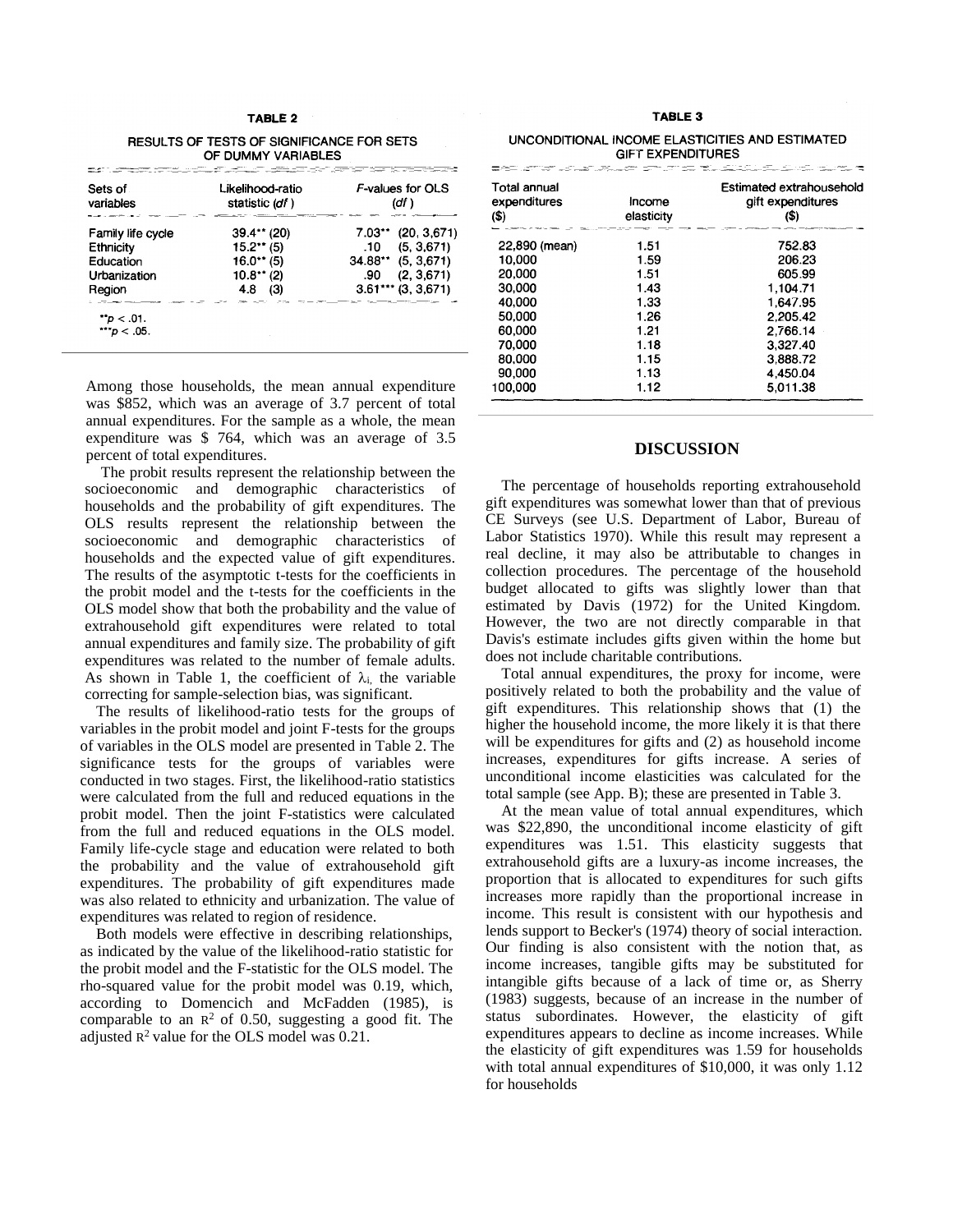with total annual expenditures of \$100,000. This result is consistent with the notion that gift giving is instrumental in meeting social needs (Sherry 1983). When low-income households experience a decline in income, they are likely to reduce their extrahousehold gift expenditures disproportionately. This reduction in gift expenditures may reflect the need to devote remaining income to physiological needs, which economists assume must be met before social needs (Douglas and Isherwood 1979).

Belk (1979) reported that consumers may be absolved from gift giving by a paucity of resources. Our results are consistent with this suggestion in that households at low incomes were less likely to give externally than were households at higher incomes. The income elasticities suggest, however, that even at low-income levels there are many households that derive utility from giving purchased goods or cash gifts, evincing the obligatory nature of gift giving (Mauss 1967) and the strength of the social needs that are met by reciprocity (Romans 1961).

Our results are consistent with previous conceptual and empirical work suggesting that gifts are important vehicles for maintaining social networks. Family size was negatively related to both the probability and the magnitude of extrahousehold gift expenditures; as family size increases, the probability of spending for gifts to be given outside the home decreases. For families giving extrahousehold gifts, the amount spent decreases as family size increases. In large families, most of the household budget for gift exchange may be allocated to members of the immediate family, an interpretation that is consistent with Becker's (1974) theory of social interaction as well as with theoretical and empirical work in sociobiology (Trivers 1985) that demonstrates that reciprocal behavior is more common among relatives. The view that large families concentrate their gift expenditures on family members is also consistent with the results of Belk (1979), Caplow (1982), and Cheal (1988) that indicated that members of the immediate family are not only the most frequent recipients but that they also receive the most expensive gifts. Caplow (1982) implies that failure to give gifts within the family entails greater risk than failure to give outside because the most important social relationships are within the family. Camerer (1988) contends that giving within the family is more efficient than giving outside. Family members are well acquainted with each others' tastes and preferences, so there is less risk involved. Consequently, intrahousehold gifts are likely to be more expensive than those given outside.

As Sherry (1983) suggests, gift-giving behavior differs by stage in the family life cycle. Family life cycle affected the probability of giving extrahousehold gifts only for mature married adults (retired) and older single adults (retired). Households in those stages were more likely to give such gifts than were young single adults. The effect of family life cycle on expenditures was more extensive. In the mature and older stages in which no children were present-mature single adult (retired), mature married adult (employed or retired), older single adult (employed or retired), and older married adult (employed or retired)-expenditures for gifts were higher than they were for young single adults. In contrast, young married adults spent less than young single adults on extrahousehold gifts.

The effect of family life cycle on extrahousehold gift expenditures lends support to previous research on the social and economic dimensions of giving. The mature and older stages of the family life cycle are traditionally considered the empty nest (see Wells and Gubar 1966). Since giving extends to family members living in other consuming units (Belk 1979; Caplow 1982; Cheal 1988), households in this stage may give frequently and generously to children and grandchildren who live elsewhere, which is consistent with the observation that giving tends to be intergenerational and downward (Caplow 1982; Reece 1979). Although giving intergenerationally and downward appears to contradict the notion that balance is important in gift giving (Sherry 1983), balance among family members, particularly across generations, is not measured strictly in terms of expenditures (Arrow 1975). In the process of giving, individuals in mature and older households may derive utility from the intangible returns of attention and love. According to Reece (1979), contributions to charitable and religious organizations tend to increase as household members age. While such contributions appear to be altruistic, they are often in return for services rendered during the lifetime of the donor.

Our observations concerning the relationship between family life cycle and extrahousehold gift giving may reflect a cohort rather than a life-cycle effect. A cohort effect seems unlikely, however, because rituals of reciprocity tend to be similar among households in the same stage of the family life cycle. The gifts that accompany rituals are used to keep definitions of social categories, like stage in the family life cycle, stable (Douglas and Isherwood 1979).

Education of the reference person was related to both the likelihood of allocating income to extrahousehold gifts and the amount allocated. The probability of such expenditures was greater among households in which the reference person had either some college education or an undergraduate degree. Similarly, the expected value of extrahousehold gifts was greater among households in which the reference person had some college, an undergraduate degree, or postgraduate education. Although income and occupation may be more influential, education is considered an important indicator of social class (Coleman 1983). Households of higher social class tend to have more extensive social networks. Conversely, lower-class families tend to have more limited social networks (Douglas and Isherwood 1979; Young and Willmott 1973). More educated fam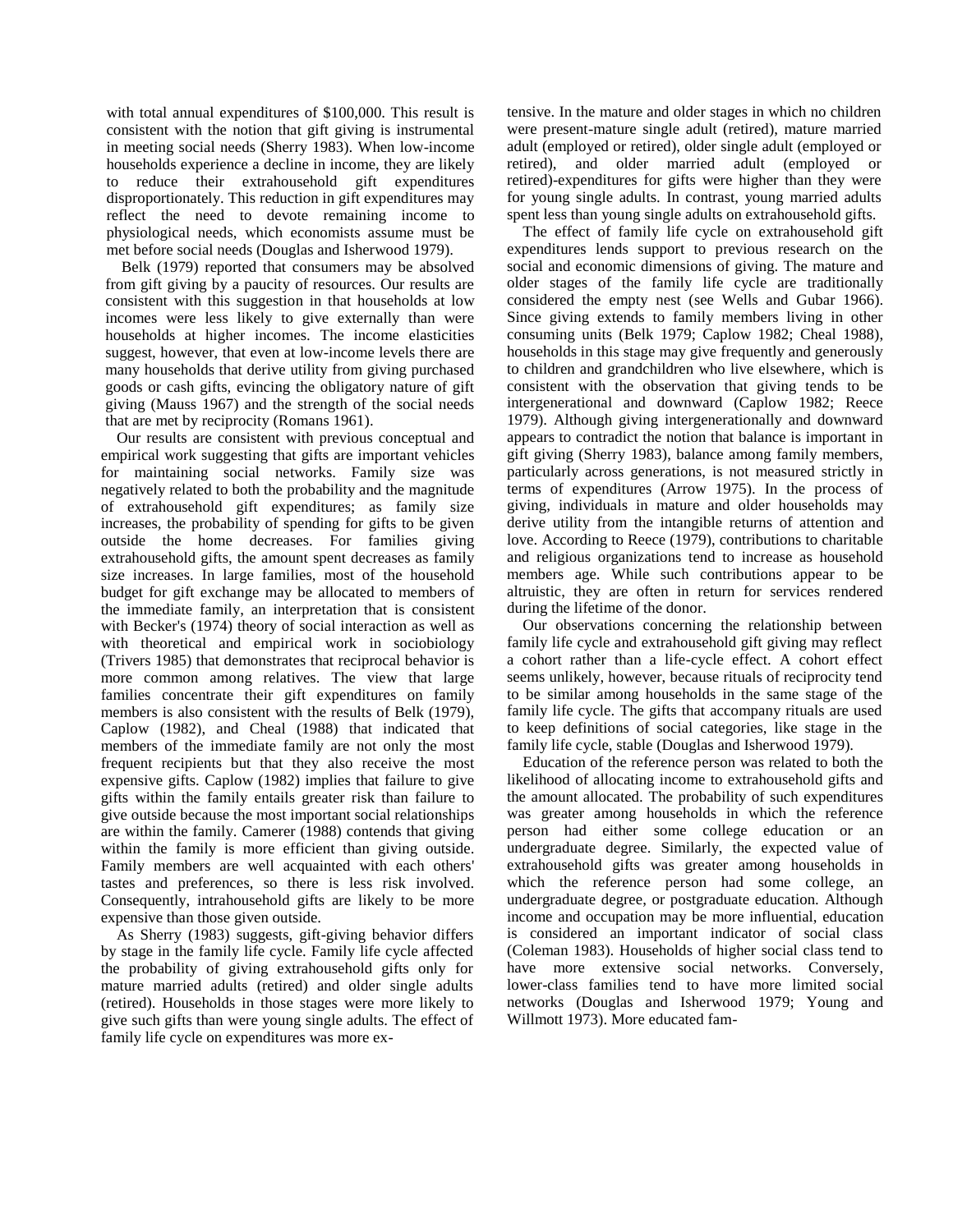ilies may encounter more gift-giving situations than their less educated counterparts.

Our results extend those of previous research on ethnic differences in gift giving (e.g., Alden and Green 1988; Jolibert and Fernandez-Moreno 1983; Ma 1985) by showing that Afro-Americans are less likely than others to spend money on extrahousehold gifts. This result does not necessarily imply that fewer gifts are given by Afro-Americans. In fact, "swapping" (Stack 1974) may serve as a substitute for the exchange of purchased gifts and cash among poor urban blacks. Because we controlled for the effects of income and other household characteristics that are often used to explain ethnic differences in consumption, our results suggest that swapping may be a pervasive feature of Afro-American culture.

Among households reporting Anglo-Saxon ethnicity, the probability of allocating a proportion of the household budget to extrahousehold gifts was higher than that of other households. In a witty commentary on the Anglo-Saxon character, King (1977) described members of that ethnic group as obsessed with social decorum, committed to noblesse oblige, and craving emotional detachment, suggesting that Anglo-Saxons may be more likely than others to observe reciprocity, to have a highly developed sense of obligation to give to those of lesser status, and to use gifts as "silent gestures"-vehicles for expressing emotions that they are reluctant to verbalize. No differences were observed, however, among the ethnic groups in their expenditures for gifts given outside the home.

Urban and rural households were less likely than suburban households to allocate income to extrahousehold gifts. In urban areas, social networks are diffuse. Social interaction is often superficial (Hannerz 1980), inhibiting the development of gift-giving relationships. In rural areas, on the other hand, networks may be limited in scope, so social interaction that is of sufficient intensity to foster gift giving may be limited. Ryans (1977) observed that rural households purchase fewer gifts in department stores, so our results may also reflect rural residents' limited access to shopping.

The number of female adults in the household was positively related to the probability that a household spends for gifts, confirming the argument that gift giving is gender based (Caplow 1982; Cheal 1987; Fischer and Arnold 1990) and that women perform most of the "ritual celebration of cross-household ties" (DiLeonardo 1987). Among households giving gifts, however, the number of female adults appeared to have no effect on expenditures.

We observed no differences in the probability of extrahousehold gift giving by region. However, among households choosing to give, expenditures for such gifts were highest in the Northeast. Lamale and Clorety (1959) found that households in the South gave more than households in other regions. However, our results are not directly comparable because Lamale and Clorety

used simple cross-tabulations with no controls for potentially confounding variables. Region is a variable that is often included in expenditure analyses to capture regional differences in prices, so our results may reflect the tendency of prices to be higher in the Northeast than in other regions.

Our results must be interpreted in light of the limitations inherent in the CE Survey data. First, the data are limited to expenditures for gifts that are to be given outside the home. Second, the data only include information on donor households; no information on recipients is available. Third, no data on gifts of time are available. Such information would enhance the implications of our research with respect to economic theory. Finally, no information is available on the cost of gift wrapping. Although wrapping is likely to be a small component of gift expenditures, it may be viewed by some consumers as an integral part of a gift.

## **CONCLUSION**

Becker's (1974) theory of social interaction was used as a framework for analyzing the economic dimensions of extrahousehold gift giving. The results showed that income is positively related to both the probability of expenditures for extrahousehold gifts and the expected value of those expenditures. The results also indicated that extrahousehold gift expenditures are a luxury with a change in income, the proportionate change in expenditures is greater than that of income. This change is greater at low than at high incomes, providing evidence of the obligatory nature of giving (Mauss 1967).

We included a set of socioeconomic and demographic variables in the estimating equations to control for their effect on income. Our results showed that the probability of extrahousehold gift expenditures is related to family size, number of female adults in the household, stage in the family life cycle, ethnicity and education of the reference person, and degree of urbanization. The expected value of these expenditures is related to family size, stage in the family life cycle, education of the reference person, and region.

Lutz (1979) questioned the need for a model that is specific to consumer gift giving. We propose that, in future research, the need for a separate gift-giving model should be tested by comparing a model of extrahousehold gift expenditures to a similar model of expenditures for personal consumption. In the meantime, our results suggest that income and other socioeconomic and demographic characteristics should be incorporated into the Sherry (1983) model of consumer gift giving.

By identifying how extrahousehold gift expenditures differ among socioeconomic and demographic groups, our results offer a point of departure for future ethnographic research that compares the giving practices of different social groups. For example, consumers from a variety of income groups might be interviewed to learn how they view expenditures for extrahousehold gifts as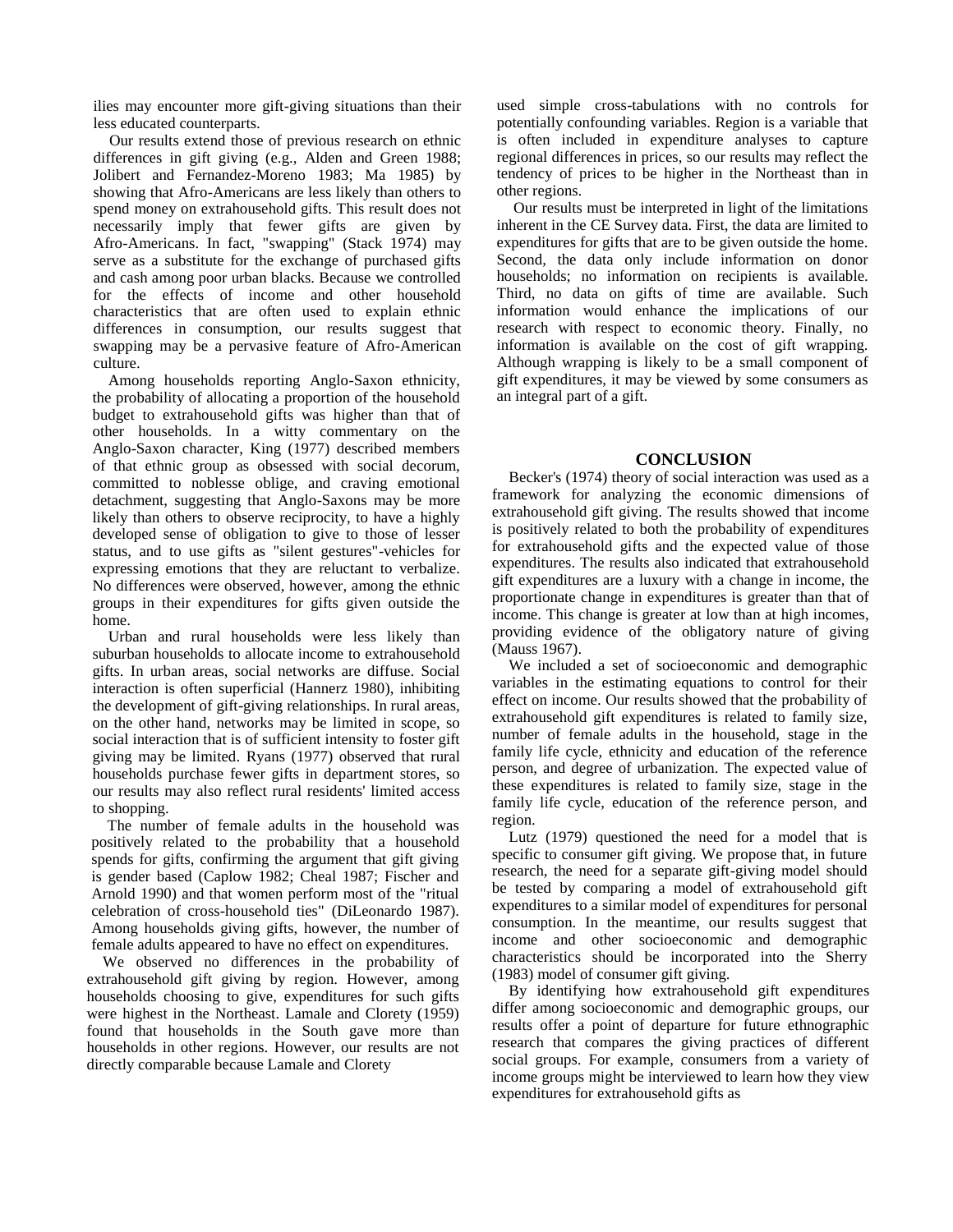compared with gifts for either their own consumption (Mick and DeMoss 1990) or for that of family members. Consumers who cannot afford to give might be studied to explore how their financial situation affects their social relationships; the homeless pose a special challenge (see Hill and Stamey 1990). Our results showed that Afro-American households appear to be less likely than others to allocate income to extrahousehold gifts. An intriguing possibility might be to use interpretive techniques to explore this phenomenon. Given globalization of the world economy, cross-cultural research on extrahousehold giving may also present opportunities for consumer researchers.

The CE Survey data are a rich source of information on extrahousehold gift expenditures. We suggest that, in future research involving these data, the socioeconomic and demographic determinants of expenditures in major gift categories, including clothing, toys, china, and plants (Belk 1979; Caplow 1982), be explored. Given that the CE data are collected on a continuous basis, an analysis of extrahousehold gift expenditures over time may also be in order. At a more ambitious level, we propose that expenditure data on intrahousehold giving be collected and compared with data on extrahousehold giving. Such research will be valuable to scholars interested in continuing to build the Sherry (1983) model.

#### **APPENDIX A**

The decision to allocate income to extrahousehold giving is unique to the individual consumer unit and can be explained in terms of the relationship between an unobservable response variable and the characteristics of individual consumer units. Assume there is an unobservable variable  $G_i^*$  defined by the regression relationship

$$
G_i^* = X_i' \beta + u_i, \quad i = 1, 2, ..., n,
$$
 (A1)

where  $X_i$  is a vector of regressors relating to the *i*th observation and  $u_i$  is the error term that has a standard normal distribution. The greater the value of  $G_i^*$ , the greater is the probability that an expenditure will be made. As noted,  $G_i^*$  is not observed; however, a dummy variable  $G_i$  is observed and can be defined as

$$
G_i = 1 \quad \text{if} \quad G_i^* > 0, \quad \text{and}
$$
  
\n
$$
G_i = 0 \quad \text{otherwise.}
$$
 (A2)

The probability that an extrahousehold gift expenditure is made can be expressed as

 $\overline{a}$ 

$$
P(G_i = 1) = P(G_i^* > 0)
$$
  
= P(u<sub>i</sub> > -X'<sub>i</sub>\beta) (A3)  
= 1 -  $\Phi\left(\frac{-X'_i\beta}{\sigma}\right)$ ,

where  $\Phi(\cdot)$  represents the cumulative standard-normaldistribution function for  $u_i$ ,  $\beta$  is the regression coefficient, and  $\sigma$  is the standard error of the regression equation (Maddala 1984). For this model it is assumed that  $u_i$  has a mean of zero and is independently, identically, and normally distributed, with a variance of  $\sigma^2$ . On the basis of symmetry,

$$
\Phi\left(\frac{X_i'\beta}{\sigma}\right) = 1 - \Phi\left(\frac{-X_i'\beta}{\sigma}\right). \tag{A4}
$$

Thus.

$$
P(G_i = 1) = \Phi\left(\frac{X_i'\beta}{\sigma}\right). \tag{A5}
$$

The observed values of  $G_i$  are realizations of a binomial process with probabilities, varying from consumer unit to consumer unit (depending on  $X_i$ ), that are given by Equation A5. The likelihood function is

$$
L = \prod_{G_i=0} \left[1 - \Phi\left(\frac{X_i'\beta}{\sigma}\right)\right] \prod_{G_i=1} \left[\Phi\left(\frac{X_i'\beta}{\sigma}\right)\right]. \tag{A6}
$$

We estimated only  $\beta/\sigma$  and not  $\beta$  and  $\sigma$  separately. However, using the probit-normalization  $\sigma = 1$  (see, e.g., Goldberger 1964, chap. 5), we obtained an asymptotically efficient estimate of  $\beta$  by maximizing the nonlinear likelihood function (Eq. A6). The probit was estimated with maximum likelihood using LIMDEP (Greene 1986).

## **APPENDIX B**

This censored sample model is expressed as

$$
G_{1i}^{*} = X'_{1i}\beta_{1} + u_{1i},
$$
  
\n
$$
G_{2i}^{*} = X'_{2i}\beta_{2} + u_{1i}, \text{ and}
$$
  
\n
$$
G_{2i} = G_{2i}^{*} \text{ if } G_{1i}^{*} > 0, \text{ and}
$$
  
\n
$$
G_{2i} = 0 \text{ if } G_{1i}^{*} \le 0 \text{ } i = 1, 2, ..., n,
$$
\n(B1)

where  $\{u_{1i}, u_{2i}\}$  are independently, identically, and normally distributed with zero mean, variances are  $\sigma_1^2$ and  $\sigma_2^2$ , and covariance is  $\sigma_{12}$ . It is assumed that only the sign of  $G_{1i}^*$  is observed and that  $G_{2i}^*$  is observed only when  $G_{1i}^* > 0$ . It is also assumed that  $X_{1i}$  are observed for all i but  $X_{2i}$  need not be observed for i such that  $G_{1i}^* \leq 0$ . We define

$$
w_{1i} = 1 \quad \text{if} \quad G_{1i}^{*} > 0, \quad \text{and}
$$
  
\n
$$
w_{1i} = 0 \quad \text{if} \quad G_{1i}^{*} \le 0.
$$
 (B2)

Then  $\{w_{1i}, G_{2i}\}$  constitute the observed sample of the model (Amemiya 1984). A positive value of  $G_{1i}^*$  indicates that the consumer unit has a preference for giving. Actual expenditures are represented by  $G_{2i}$ .

For the censored sample, the expected value of  $G_{2i}^*$ that is conditional on  $G_{1i}^* > 0$  is given by

$$
E(G_{2i}^* | G_{1i}^* > 0) = X_{2i}'\beta_2 + E(u_{2i} | u_{1i} > -X_{1i}'\beta_1).
$$
 (B3)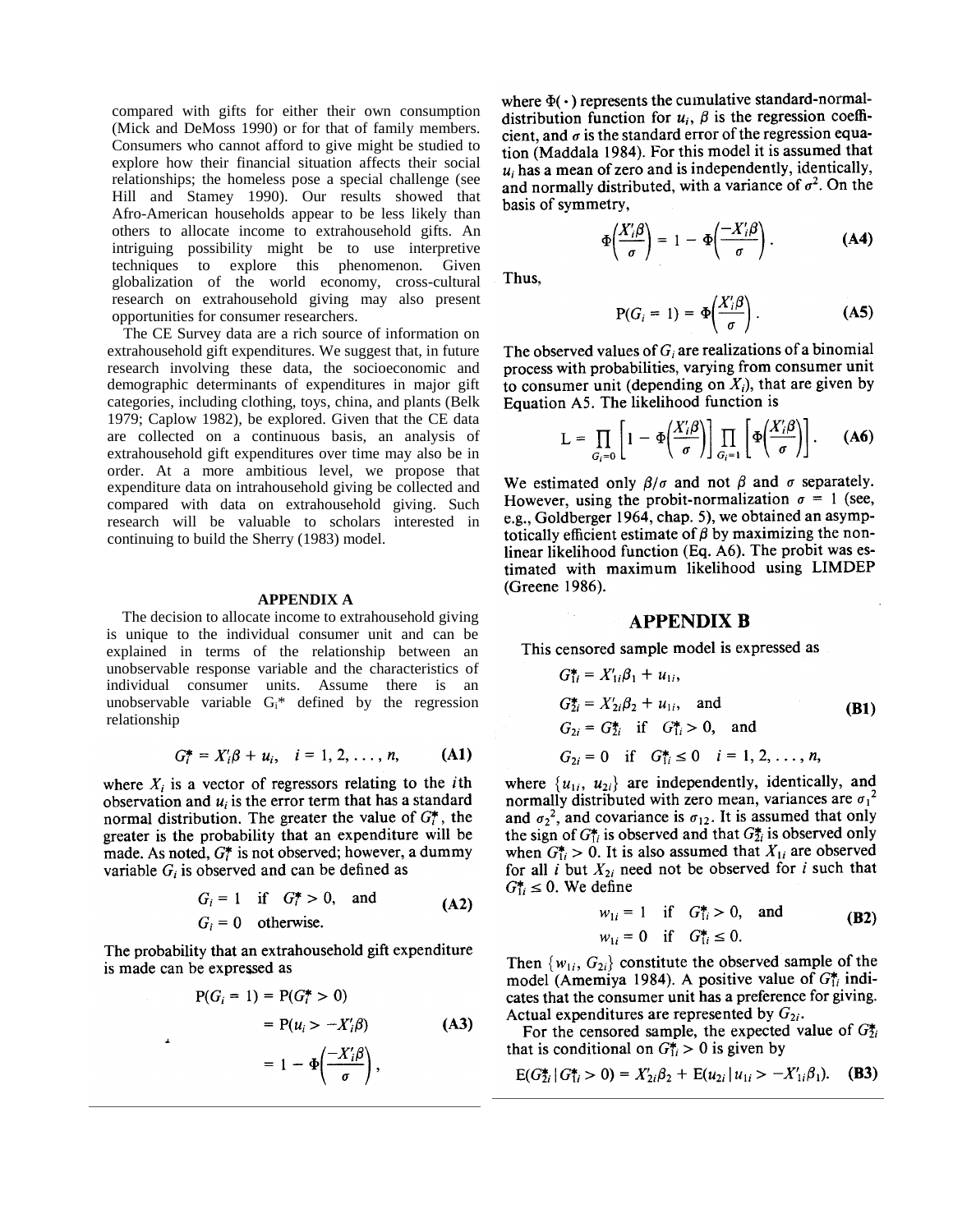The second term on the right-hand side of this equation is ignored in standard regression procedures. To correct for this specification bias, Heckman (1976, 1979) proposed a two-step estimator that in our case involves (1) estimation of the probability of a consumer unit's having an extrahousehold expenditure (see App. A) and (2) estimation of Equation B3 by OLS regression using information from the probability equation. The righthand term in Equation B3 can be rewritten as

$$
E(u_{2i} | G_{1i}^* > 0) = E(u_{2i} | u_{1i} > -X'_{1i} \beta_1) = \frac{\sigma_{12}}{\sigma_1} \lambda(Z_i); \text{ (B4)}
$$
  
where  $\lambda(Z_i) = \frac{\phi(Z_i)}{\Phi(Z_i)}$  and  $Z_i = X'_{1i} \frac{\beta_1}{\sigma_1}$ .

The  $\lambda(\cdot)$  is the reciprocal of the Mills' ratio, also known as the hazard rate (Amemiya 1984). The probability density function of the standard normal distribution is  $\phi(\cdot)$ , and the  $\Phi(\cdot)$  is the cumulative distribution function of the standard normal. The expected expenditure by consumer unit *i*, conditional on its likelihood of extrahousehold giving being positive, can be defined as

$$
E(G_{2i}^{\star} | G_{1i}^{\star} > 0) = X'_{2i} \beta_2 + \frac{\sigma_{12}}{\sigma_1} \lambda(Z_i). \tag{B5}
$$

The variable  $\lambda(Z_i)$  was estimated for each consumer unit. Probit analysis was used to obtain consistent estimates of  $\beta_1/\sigma_1$  (see Eq. A6 for specification of the probit-likelihood function). The estimates of  $\beta_1/\sigma_1$  were used to calculate  $Z_i$  for each consumer unit. The appropriate transformation was then used to obtain  $\lambda_i$ , the proxy for  $\lambda(Z_i)$ . In the second step,  $\lambda_i$  was added to the regressors, and then the expenditure function was estimated through OLS. The OLS coefficients that we present and discuss are corrected for the specification bias noted in Equation B3. The sample-selection model was estimated with LIMDEP (Greene 1986).

Unconditional income elasticities were computed by taking the derivative of the expected value of gift expenditures and dividing this by the expected value of expenditures at different income levels, while setting the values of the other variables equal to their means. The expected value of gift expenditures  $(G_{2i})$  equals the probability that a consumer unit makes a gift expenditure multiplied by the right-hand side of Equation B5. Or,  $E(G_{2i}) = \Phi(Z_i)[X'_{2i}\beta_2 + (\sigma_{12}/\sigma_1)\lambda(Z_i)].$ 

[Received June 1990. Revised April 1991.]

#### REFERENCES

Aden, Dana L. and Robert T. Green (1988), "Functional Equivalence in Cross-cultural Consumer Behavior: GiftGiving in Japan and the United States," *Psychology and Marketing,* 5 (Summer), 155-168. Amemiya, Takeshi (1984), "Tobit Models: A Survey," *Journal*

*of Econometrics,* 24 (January/February), 3-61.

- Arrow, Kenneth (1975), "Gifts and Exchanges," *in Altruism, Morality, and Economic Theory,* ed. Edmund Phelps, New York: Russell Sage, 13-28.
- Becker, Gary (1974), "A Theory of Social Interaction," *Journal of Political Economy,* 82 (November/December), 1063-1093.

---------(1976), *The Economic Approach to Human Behavior,* Chicago: University of Chicago Press.

- Belk, Russell (1979), "Gift-giving Behavior," in *Research in Marketing,* ed. Jagdish Sheth, Greenwich, CT: JAI, 95126.
- Belshaw, Cyril (1965), *Traditional Exchange and Modern Markets,* Englewood Cliffs, NJ: Prentice-Hall.
- Burling, Robin (1962), "Maximization Theories and the Study of Economic Anthropology," *American Anthropologist,* 64 (4), 802-821.
- Camerer, Colin (1988), "Gifts as Economic Signals and Social Symbols," *American Journal* of Sociology, 94, S 1805214.
- Cancian, Frank ( I 966), "Maximization as Norm, Strategy and Theory: A Comment on Programmatic Statements in Economic Anthropology," *American Anthropologist,* 68 (2), 465-470.
- Caplow, T. (1982), "Christmas Gifts and Kin Networks," *American Sociological Review,* 47 (June), 383-392.
- Cheal, David (1986), "The Social Dimensions of Gift Behavior," *Journal of Social and Personal Relationships,* 3 (4), 423-439.
- ----------(1987), "Showing Them You Love Them: Gift Giving and the Dialectic of Intimacy," *Sociological Review,* 35 (1), 150-169.
- ----------(1988), *The Gift Economy,* New York: Routledge.
- Coleman, Richard P. (1983), "The Continuing Significance of Social Class to Marketing," *Journal of Consumer Research, 10* (December), 265-280.
- Davis, J. (1972), "Gifts and the U.K. Economy," *Man, 7*  (Fall), 408-429.
- Deaton, Angus and John Muellbauer (1980), *Economics and Consumer Behavior,* Cambridge: University Row.
- DiLeonardo, Micaela (1987), "The Female World of Cards and Holidays: Women, Families, and the Work of Kinship," *Signs,* 12 (Spring), 440-453.
- Domencich, T. A. and D. McFadden (1985), *Urban Travel. A Behavioral Analysis,* Amsterdam: North Holland.
- Douglas, Mary and Baron Isherwood (1979), *The World of Goods,* New York: Basic.
- Firth, Raymond, ed. (1967), *Themes in Economic Anthropology,* London: Tavistock.
- Fischer, Eileen and Stephen J. Arnold (1990), "More Than a Labor of Love: Gender Roles and Christmas Gift Shopping," *Journal of Consumer Research,* 17 (December), 333-345.
- Friedman, Milton (1957), *A Theory of the Consumption Function,* Princeton, NJ: Princeton University Press.
- Goldberger, A. S. (1964), *Econometric Theory,* New York: W iley.
- Gouldner, Alvin ( I 960), "The Norm of Reciprocity: A Preliminary Statement," *American Sociological Review,* 25 (2), 176-197.
- Greene, William H. (1986), *LIMDEP, Version 4,* New York: Econometric Software.
- Hannerz, Ulf (1980), *Exploring the City,* New York: Columbia University Press.